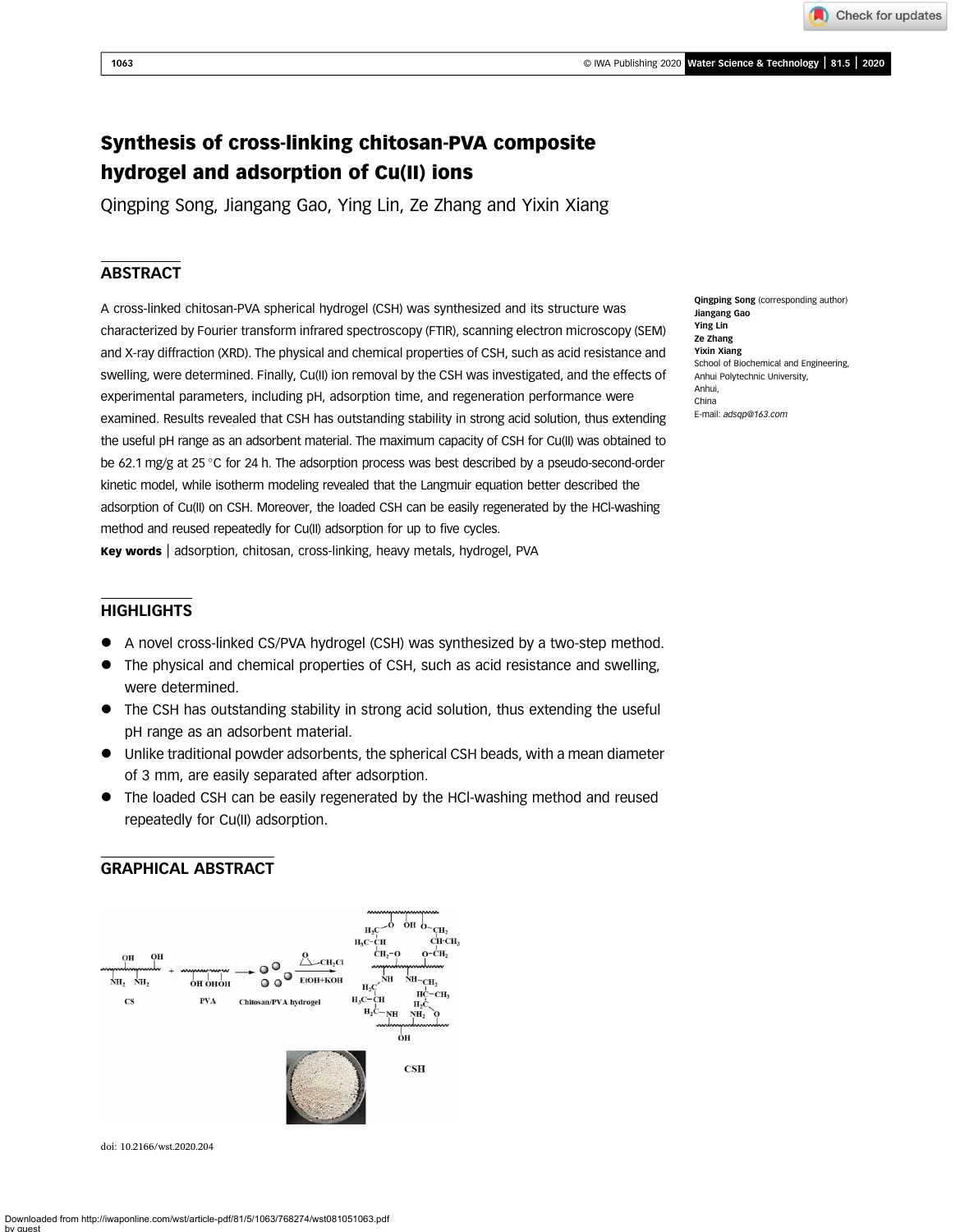## INTRODUCTION

Water pollution by heavy metals is becoming a severe global issue due to the toxicity, non-degradability and cumulative nature of heavy metals through the food chain. Copper is often detected in industrial wastewaters, which originates from mining activities, metal plating, smelting, battery manufacture, tanneries, petroleum refining, paint and pigment manufacture, and so on [\(Karaer & Kaya](#page-7-0)  $20I7$ ). The industrial waste effluents contain a large amount of copper pollutants, which are harmful to human health and ecological systems. The main methods for removing Cu(II) from an aqueous environment include ion exchange, chemical precipitation, membrane filtration and adsorption, etc ([Shalla](#page-7-0) et al. ), and adsorption has been found to be the best technology due to its high efficiency, eco-friendliness, low operating cost and easy operation [\(Agarwal & Singh](#page-7-0)  $2017$ ). Numerous methods have been made by various researchers to develop cheaper and effective adsorbents to remove Cu(II) ions from waste water [\(Ayoub](#page-7-0) et al.  $2013$ ; [Sahebjamee](#page-7-0) et al.  $2019$ ). Recently, bioadsorbents have been receiving increasing attention due to their nontoxic, biodegradable and natural availability [\(Muya](#page-7-0) *et al.* 2016). Among these, chitosan  $(CS)$ is an abundant biopolymer obtained by deacetylation of chitin and has a good adsorption ability for heavy metal ions because of its good metal-binding capacities, biodegrad-ability and low toxicity ([Salehi](#page-7-0) et al. 2016). However, pure chitosan materials also have some obvious disadvantages, such as low mechanical strength, poor acid resistance and difficult recovery (Peng [et al.](#page-7-0) 2014). To overcome these disadvantages, considerable efforts have been made by chemical cross-linking or blending CS with other polymers, such as polyvinyl alcohol (PVA), cellulose and polyacrylamide ([Zhang](#page-7-0)  $et$   $al.$   $2016$ ). Among the various polymers, PVA is one of materials used for interesting blends with chitosan due to its low cost, good mechanical properties and nontoxic nature. Chitosan blended with PVA has been reported to have good mechanical and chemical properties because of the formation of intermolecular hydrogen bonds ([Karaer & Kaya](#page-7-0) 2017; [Abdolmaleki](#page-7-0) et al. 2018). Also, it is necessary for composite hydrogel to enhance acid resistance ability through the cross-linking reaction.

In the past years, some researchers have employed various cross-linking agents (such as epichlorohydrin, glyoxal, glutaraldehyde and tripolyphosphate) to eliminate solubility concerns and improve the mechanical properties of chitosan composites [\(Salehi](#page-7-0) et al. 2016).

In the present work, a cross-linked chitosan-PVA spherical hydrogel (CSH) with good adsorption capability and low

cost was synthesized by a two step method. First, chitosan/ PVA composite spherical hydrogel was prepared via the phase inversion method. Then, the obtained composite hydrogel was crosslinked with epichlorohydrin in basic condition. The prepared CSH was characterized by Fourier transform infrared spectroscopy (FTIR), scanning electron microscopy (SEM) and X-ray diffraction (XRD) to identify the structures and morphology. Unlike traditional powder adsorbents, the CSH, with a mean diameter of 3 mm, is easily separated and regenerated in acid solution. In addition, the CSH adsorbent was completely insoluble in strong acid solution because of the formation of a three-dimensional network structure in the cross-linking reaction, which benefits industrial wastewater treatment. Finally, the adsorbent was used for adsorption of Cu(II) from aqueous solutions. The initial pH value, adsorption time and regeneration ability were investigated in the experiment. The adsorption experimental data were studied based on isotherm and kinetic models.

## MATERIALS AND METHODS

## Materials

Chitosan (93% deacetylated) was obtained from Sinopharm Chemical Reagent Co., Ltd (Shanghai, China). PVA (1788) was supplied by Macklin, Shanghai China. CuSO<sub>4</sub>·5H<sub>2</sub>O, KOH, HNO<sub>3</sub>, HCl and epichlorohydrin were of analytical grade and were obtained from Shanghai Chemical Co, China. All the solutions were prepared with distilled water.

## Synthesis of cross-linking chitosan-PVA spherical hydrogel (CSH)

2.0 g chitosan was dissolved in 48 mL of 2% acetic acid until a clear solution was obtained. Meanwhile, 2.0 g PVA was dissolved in 18 mL distilled water by heating the solution at  $90^{\circ}$ C under strong stirring for 30 min. Next, the above two solutions were mixed together for 3 h by magnetic stirring. The resultant homogeneous solution was left in the beaker to sufficiently free the air bubbles. After that, the solution was added dropwise to a 5% NaOH solution through a 16G syringe needle (1.15 mm inner diameter) and the formed hydrogel was immersed in a 5% NaOH solution to neutralize the excess acid for 2 h. Then, the chitosan/PVA spherical hydrogel was filtered and washed repeatedly with distilled water until all alkali was removed.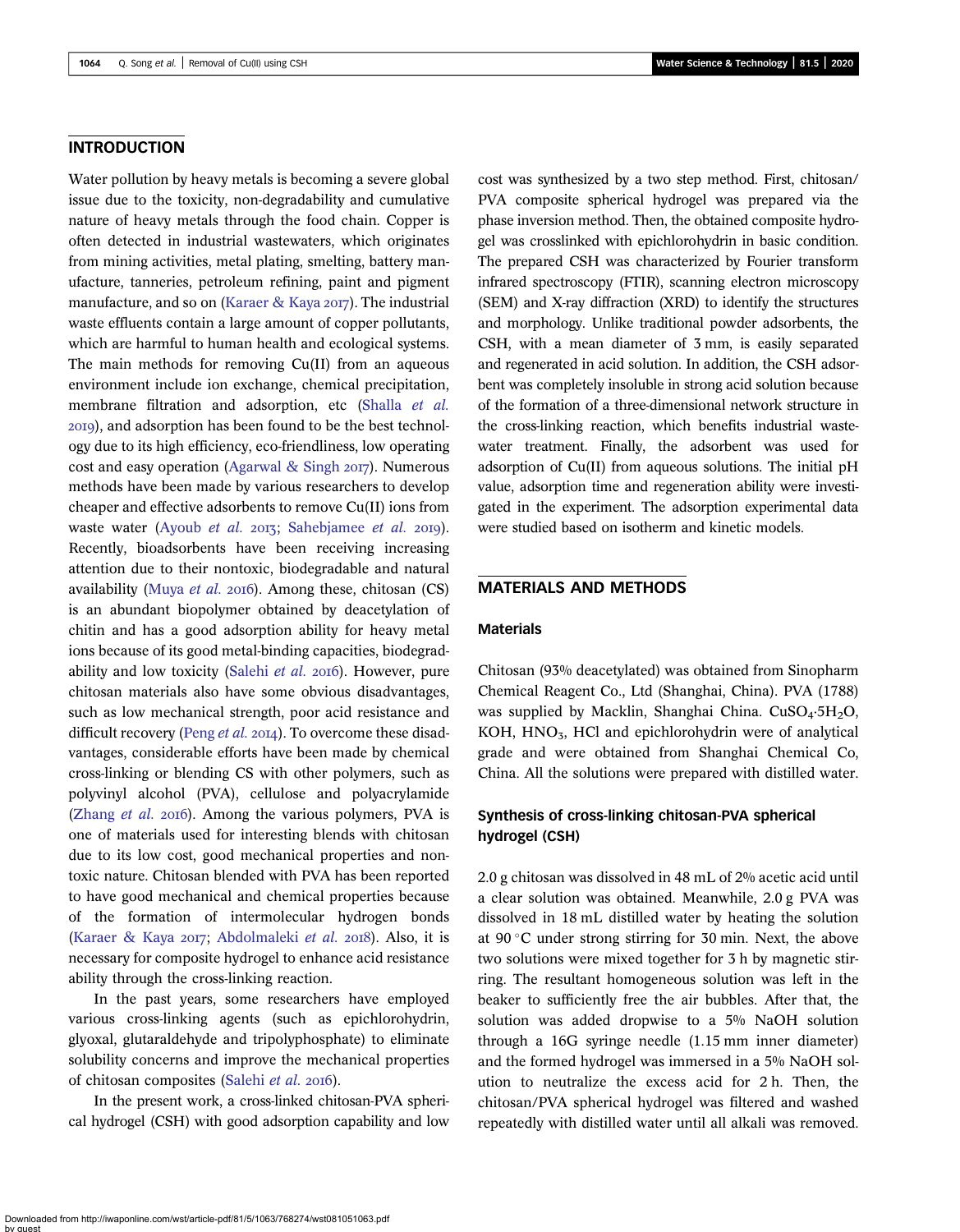The prepared chitosan/PVA hydrogel was cross-linked with epichlorohydrin (4 mL) in 100 mL ethanol solvent containing 0.1 M potassium hydroxide. After reaction for 3 hours at  $50^{\circ}$ C, the cross-linked hydrogel was filtered and washed with ethanol several times, and then freeze-dried for 24 h to obtain CSH. The average diameter of the freeze-dried CSH is about 3.0 mm and the preparation process is illustrated in Figure 1.

#### Acid resistance and swelling ratio test

To determine the degree of acid resistance (AR%) and swelling ratio (SR%), 200 mg dried CSH (Wi, initial mass) was dispersed in three kinds of 100 mL acidic aqueous solutions, respectively. The mixed solution was stirred at room temperature. After 24 h, the CSH was filtered and weighed (Ws, swollen mass). In the sequence, CSH was dried at  $105^{\circ}$ C until mass stabilization and the final weight was recorded ( $W_f$ , final mass). AR % and SR% were calculated using Equations (1) and (2), respectively [\(Perumal](#page-7-0)  $et$   $al.$  2019).

$$
AR(\%) = \frac{W_f}{Wi} * 100\% \tag{1}
$$

$$
SR(\%) = \frac{Ws - W_i}{Wi} * 100\% \tag{2}
$$

### Characterization of the chitosan-PVA spherical hydrogel

FTIR spectra of the samples were measured using a Fourier transform infrared spectrometer, Model EQUINOX55 (Bruker). A Hitachi S-4800 (Japan) scanning electron microscopic (VP-SEM) was used to examine the microstructure of chitosan and CSH. X-ray diffraction patterns of chitosan, PVA and CSH were measured using an X-ray diffractometer (D8-Advance, Bruker).

#### Batch Cu(II) removal experiments

Batch adsorption experiments were carried out to evaluate adsorption capacities of CSH and all adsorption experiments were carried out at  $25^{\circ}$ C. CuSO<sub>4</sub>.5H<sub>2</sub>O was used as sources of Cu(II). Typically, 100 mg of CSH was added into a 50 mL solution of known Cu(II) concentrations and stirred at a fixed speed (150 rpm) with a thermostatic stirrer. The initial pH value was adjusted by 0.1 M HCl or 0.1 M NaOH solutions using a Model PHS-25 pH-meter (Shanghai Leici, China). At a given time, the CSH was filtrated from the solutions and the concentration of Cu(II) remaining in the solution was determined by atomic absorption spectrophotometer (TAS900, Beijing Purkinje). The adsorption capacity of adsorbent (q) was calculated according to the following equation:

$$
q = \frac{v(C_i - C_f)}{m} \tag{3}
$$

where q is the metal adsorption capacity (mg/g),  $C_i$  is the initial concentration of Cu(II) (mg/L),  $C_f$  is the final concentration of  $Cu(II)$  (mg/L), V is the volume of the solution (L), and  $m$  is the weight of CSH added into the flask.



Figure 1 | Preparation scheme of CSH adsorbent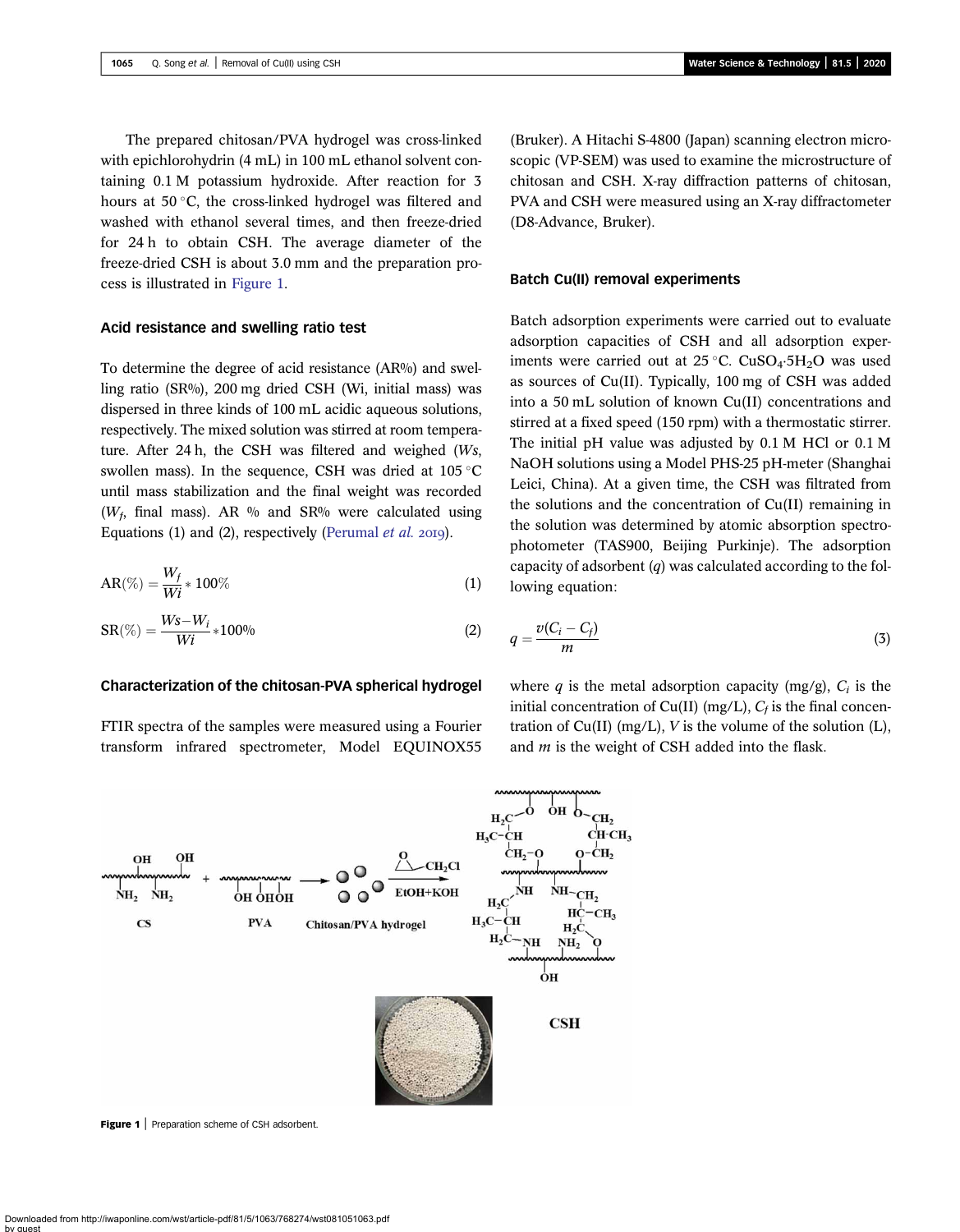To determine the kinetics performances, 100 mg of CSH was added to 50 mL of Cu(II) solution (100 mg/L or 200 mg/L). The mixture was then stirred, samples were filtered at different time intervals and the filtrate solution was analyzed. Equilibrium adsorption isotherm experiments were conducted over a range of initial Cu(II) concentrations from 50 to 200 mg/L. 100 mg of CSH was added into 50 mL of the solutions. The mixtures were stirred at 25 °C for 24 h. After adsorption, the solution was filtered and the final concentration of Cu(II) was determined.

## Adsorption–desorption study

After the Cu(II) was adsorbed, the CSH was added into 100 mL 0.1 mol/L HCl for 3 h to ensure the desorption of Cu(II) from the adsorbent. To use the adsorbent in the next cycle, it was washed several times with distilled water. Then, the treated CSH was applied in the recycled adsorption study. The adsorption/desorption measurements were repeated five times.

## RESULTS AND DISCUSSION

## Characterization of the CSH

To investigate the interaction between the chitosan and PVA molecules, chitosan, PVA, and CSH were characterized by FTIR. FTIR spectra of chitosan, PVA and CSH before and after Cu(II) adsorption are shown in Figure 2. In the spectrum of chitosan, the major bands can be assigned as follows:  $3,423$  cm<sup>-1</sup> (-OH and -NH<sub>2</sub> stretching vibrations),

 $\overline{\text{CS}}$ **PVA**  $\Gamma(\frac{9}{6})$ **CSH** CSH-¢u(∏ 4000 3500 3000 2500 2000 1500 1000 500 Wavenumbers/cm



2,883 cm<sup>-1</sup> (-CH stretching vibration), 1,639 cm<sup>-1</sup> (amide I),  $1.600 \text{ cm}^{-1}$  (–NH<sub>2</sub> bending vibration),  $1.325 \text{ cm}^{-1}$  (stretching vibration of C–N),  $1,153$  cm  $-1$  (bridge-O-stretch),  $1,035$ and  $1.078 \text{ cm}^{-1}$  (primary and secondary stretching vibration of C–OH) (Song [et al.](#page-7-0)  $20I7$ ; Yu et al.  $20I7$ ). For PVA, the broad characteristic peak appeared at  $3,427$  cm<sup>-1</sup> relating to the stretching -O-H group. Peaks at around  $2.978 \text{ cm}^{-1}$  and at 1,402  $\text{cm}^{-1}$  corresponded to the C-H stretching and -CH<sub>2</sub>bending from alkyl groups, respectively. The strong peak at  $1,635$  cm<sup>-1</sup> indicates the presence of acetate groups of PVA. This is related to the partial  $(87% - 89%)$  hydrolyzation of the PVA. In addition, the peak at  $1.093$  cm<sup>-1</sup> is attributed to the C–OH stretching of PVA ([Jamnongkan](#page-7-0) et al. 2014). Compared with the spectra of chitosan and PVA, the wide peak at 3,433 cm<sup>-1</sup> of CSH corresponding to the stretching vibration of the  $-NH_2$  group and  $-OH$  group shifted to a higher frequency. The strong band at  $1.600 \text{ cm}^{-1}$  assigned to the free amino group disappeared and shifted to 1,639 cm<sup>-1</sup> (C = O stretching vibration of PVA and N – H bending vibration of chitosan), indicating  $-NH<sub>2</sub>$  groups take part in the crosslinking reaction. Furthermore, the peaks of primary and second  $C - OH$  stretching vibration were also overlapped and shifted to  $1,082 \text{ cm}^{-1}$ . All of these results confirmed that intermolecular hydrogen bonding and crosslinking reaction formed among  $-NH<sub>2</sub>$  and -OH groups in CSH. After adsorption of Cu(II), significant changes in the FTIR spectrum were found at the wavenumbers of 3,407 cm<sup>-1</sup>, 1,635 cm<sup>-1</sup> and 1,111 cm<sup>-1</sup>. Therefore, it can be concluded that the adsorption mainly occurred at the -NH<sub>2</sub> and -OH groups of CSH.

The morphology of chitosan (a1, a2) and CSH (b1, b2) was assessed through SEM. As is depicted in Figure 3, the pure chitosan appears to have a smooth and homogeneous surface. On the contrary, the surface of CSH shows a

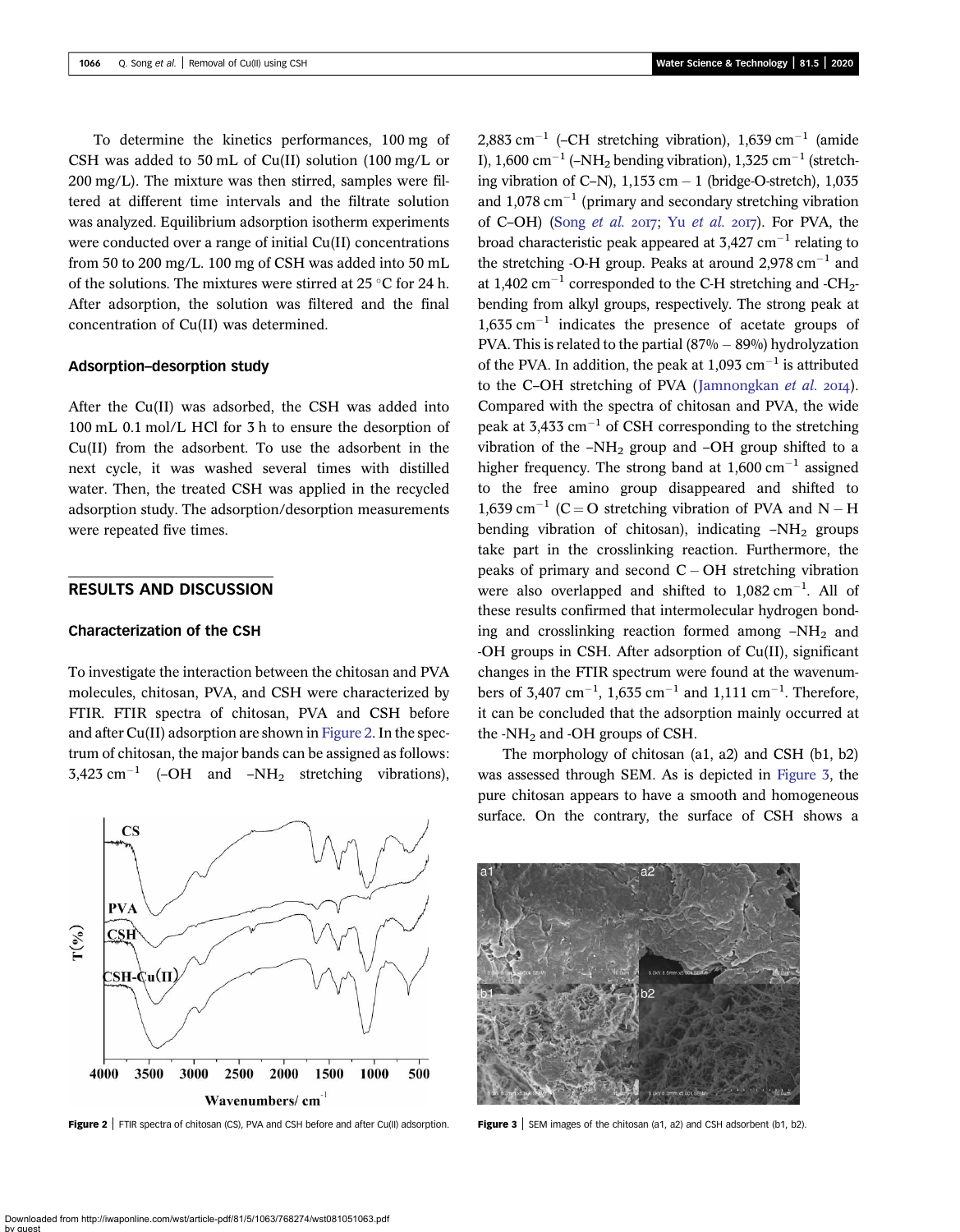highly porous structure, these structures will provide a convenient diffusion channel benefit to adsorption of Cu(II). The porous structure of CSH was probably caused by the presence of extensive hydrogen bonding between the functional groups of the two polymers and chemical crosslinking processes (Hu [et al.](#page-7-0) 2018).

Figure 4 shows the XRD patterns for chitosan, PVA and CSH. It can be seen that there are some differences in peak heights between them. Chitosan reveals a significant crystalline peak near  $20^{\circ}$ , and the characteristic peak of PVA was at around 19.5 $^{\circ}$  of 2 $\theta$  ([Kalantari & Afifi](#page-7-0) 2018). However, CSH has a relatively characteristic peak that was significantly weakest. It is well known that the XRD peak is related to the size of crystallite, a weaker peak usually results from small crystallites [\(Song](#page-7-0)  $et$   $al.$   $2$ OII). Hence, the crystalline structure of CSH was destroyed due to forming a new interpenetrating network structure by the chemical crosslinking reaction ([Ahmad](#page-7-0) et al. 2017).

### Acid resistance analysis

Acid resistance is an important property for adsorbent materials used in water treatment. Because most Cu(II) ioncontaining industrial wastewater is acidic and pure chitosan and PVA dissolve in acid conditions, the ability of the CSH to resist acid was investigated. Here, the structural stability of the CSH was evaluated by directly observing the weight loss in the acid solutions after 24 h. The results are presented in Table 1. Dissolution testing has shown that CSH is completely insoluble in acidic solutions and there is no change in the mass loss. These findings demonstrated that the cross-linking significantly improved the chemical and structural stability of the hydrogel in our experimental conditions. This is very



Figure 4 | XRD patterns of chitosan, PVA, and CSH adsorbent.

Table 1 | The acid resistance and swelling ratio of CSH

|                                                                   | 0.1 <sub>M</sub><br>HCI | 0.2 <sub>M</sub><br>HCI | 0.1 <sub>M</sub><br>HNO <sub>2</sub> | 0.2 <sub>M</sub><br>HNO <sub>2</sub> | 0.2 <sub>M</sub><br>HOAC | 0.5 M<br><b>HOAC</b> |
|-------------------------------------------------------------------|-------------------------|-------------------------|--------------------------------------|--------------------------------------|--------------------------|----------------------|
| Acid resistance (%) 102.2 99.5 105.1 104.8 99.7                   |                         |                         |                                      |                                      |                          | 100.1                |
| Swelling ratio $\frac{60}{0}$ 663.7 633.3 644.7 614.7 433.8 458.1 |                         |                         |                                      |                                      |                          |                      |

significant for the application of the adsorbents in real engineering and adsorbent regeneration. In contrast, the acid resistance of uncross-linked chitosan/PVA adsorbent was tested in the experiment. It was found that uncross-linked chitosan/PVA hydrogel was completely dissolved in an acid solution after about 5 min. Therefore, the cross-linking reaction was successful in our study. The swelling degree of the composite was also investigated. As can be seen, the swelling ratios of CSH varied from 433–663%.

## Effect of pH

The effect of initial solution  $pH$  on  $Cu(II)$  removal by CSH is shown in Figure 5. As indicated in Figure 5, the pH of the aqueous solution was clearly an important parameter that controlled the adsorption process. Within the range of pH values, which varied from 2.0 to 3.0, the adsorption capacity significantly increased from 13.3 to 56.7 mg/g. With further increase of pH  $(3.0-5.5)$ , the adsorption capacity of Cu(II) gradually reached the maximum of 62.1 mg/g at pH 5.5. At pH values higher than 5.5, the adsorption capacity of CSH decreased to 59.5 mg/g. Therefore, pH 5.5 was selected as the optimal value for Cu(II) adsorption on the CSH. This can be explained by the fact that at low pH the amino groups on CSH can easily protonate, inducing an electrostatic repulsion of  $Cu(II)$  ([Yang](#page-7-0) *et al.* 2019).



Figure 5 | Effect of pH on the removal of Cu(II) using CSH (Cu(II): 200 mg/L; dosage, 2.0 g/L; contact time, 24 h; temp,  $25^{\circ}$ C).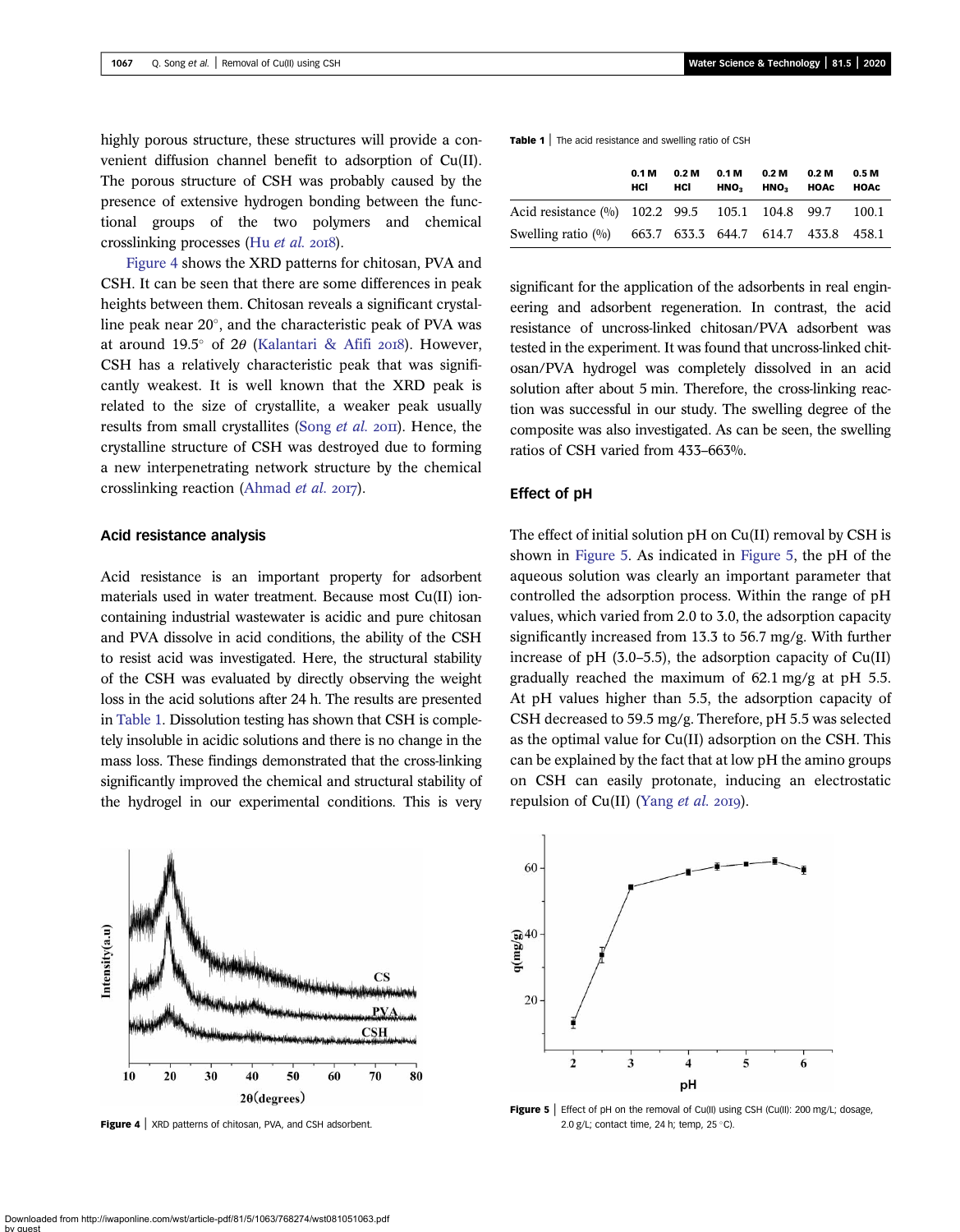### Effect of contact time and kinetic modeling

Adsorption time is an important parameter because it can reflect the adsorption kinetics of an adsorbent. The effect of contact time on the adsorption of CSH for Cu(II) was investigated at different initial solute concentrations and the results are shown in Figure 6. It was found that the absorbed amount of Cu(II) increased with increasing Cu(II) concentration. This might be because, at higher concentrations, the driving force for ion migration between the aqueous phase and solid phase enhanced ([Zhang](#page-7-0) et al. 2018). In addition, the rates of adsorption of Cu(II) on CSH were seen to increase markedly during the first 480 min and gradually approach the limiting adsorption after 1,440 min (24 h). The explanation may be that a large number of free adsorption sites on the surface were void and that Cu(II) easily interacted with these sites during the initial stage. With increasing time, the remaining vacant sites are not easily occupied due to the reduction of the adsorption sites (Peng *[et al.](#page-7-0)* 2014). Then, the adsorption rate slows down and gradually reaches equilibrium.

In order to investigate the adsorption mechanisms, the adsorption experimental data were fitted using the nonlinear



Figure 6 | Kinetic adsorption results of Cu(II) on the CSH, (a) Cu(II) fitted with pseudo-first order models; (b) Cu(II) fitted with pseudo-second order models (pH  $= 5.5$ ; dosage, 2.0 g/L; temp, 25 $^{\circ}$ C).

form of the pseudo-first-order (Equation (4)) and the pseudosecond-order equations (Equation  $(5)$ ) [\(Zhang](#page-7-0) *et al.* 2016).

$$
q_t = q_e (1 - e^{-k_1 t}) \tag{4}
$$

$$
q_t = \frac{k_2 q_e^2 t}{1 + k_2 q_e t} \tag{5}
$$

where  $q_e$  and  $q_t$  (mg/g) are the adsorption capacities of Cu(II) ions adsorbed onto CSH at equilibrium and at time t, respectively.  $k_1$  (min<sup>-1</sup>) and  $k_2$  (g/mg·min) are adsorption rate constants of the pseudo-first-order and pseudo-secondorder, respectively.

Then, the two kinetic models were applied to fit the experimental data, respectively. The nonlinear fitting results are also shown in Figure 6 and their parameters are all listed in Table 2. Based on the analysis of correlation coefficients  $(R<sup>2</sup>)$ , the pseudo second-order model gives an  $R<sup>2</sup>$  mean value (0.995) higher than that of the pseudo-first-order model (0.986). The adsorption behavior of Cu(II) on CSH obeyed the pseudo-second-order kinetic model, suggesting the adsorption of Cu(II) is controlled mainly by the chemisorption mechanism (Pu [et al.](#page-7-0)  $2018$ ).

### Desorption and regeneration analysis

Recycle studies were performed to explore the sustainability and cost effectiveness of the CSH. Most adsorbents are in the form of powder to increase the contact area of the adsorbent and the solution, which clearly leads to difficulty in collecting the adsorbent after sorption (Yu [et al.](#page-7-0)  $2017$ ). In contrast, spherical CSH can easily desorb the bound metals under acid conditions and be collected after adsorption. In addition, during the adsorption and desorption process, the CSH adsorbent showed good mechanical stability.

Table 2 | Parameters of kinetic models of Cu(II) adsorption onto CSH

|                              |                                                                               | <b>Ion concentration</b><br>(mg/L) |                                  |  |
|------------------------------|-------------------------------------------------------------------------------|------------------------------------|----------------------------------|--|
| <b>Kinetic model</b>         | <b>Model parameter</b>                                                        | 200 mg/L                           | 100 mg/L                         |  |
| Pseudo-first-order model     | $q_e$ -exp (mg/g)<br>$q_e$ -cal (mg/g)<br>$k_1$ (min <sup>-1</sup> )<br>$R^2$ | 62.1<br>62.4<br>0.00273<br>0.987   | 32.8<br>32.5<br>0.00352<br>0.984 |  |
| Pseudo-second-order<br>model | $k_2$ (10 <sup>4</sup> g/mg.min)<br>$q_e$ -cal (mg/g)<br>$R^2$                | 3.467<br>77.8<br>0.993             | 1.008<br>38.6<br>0.996           |  |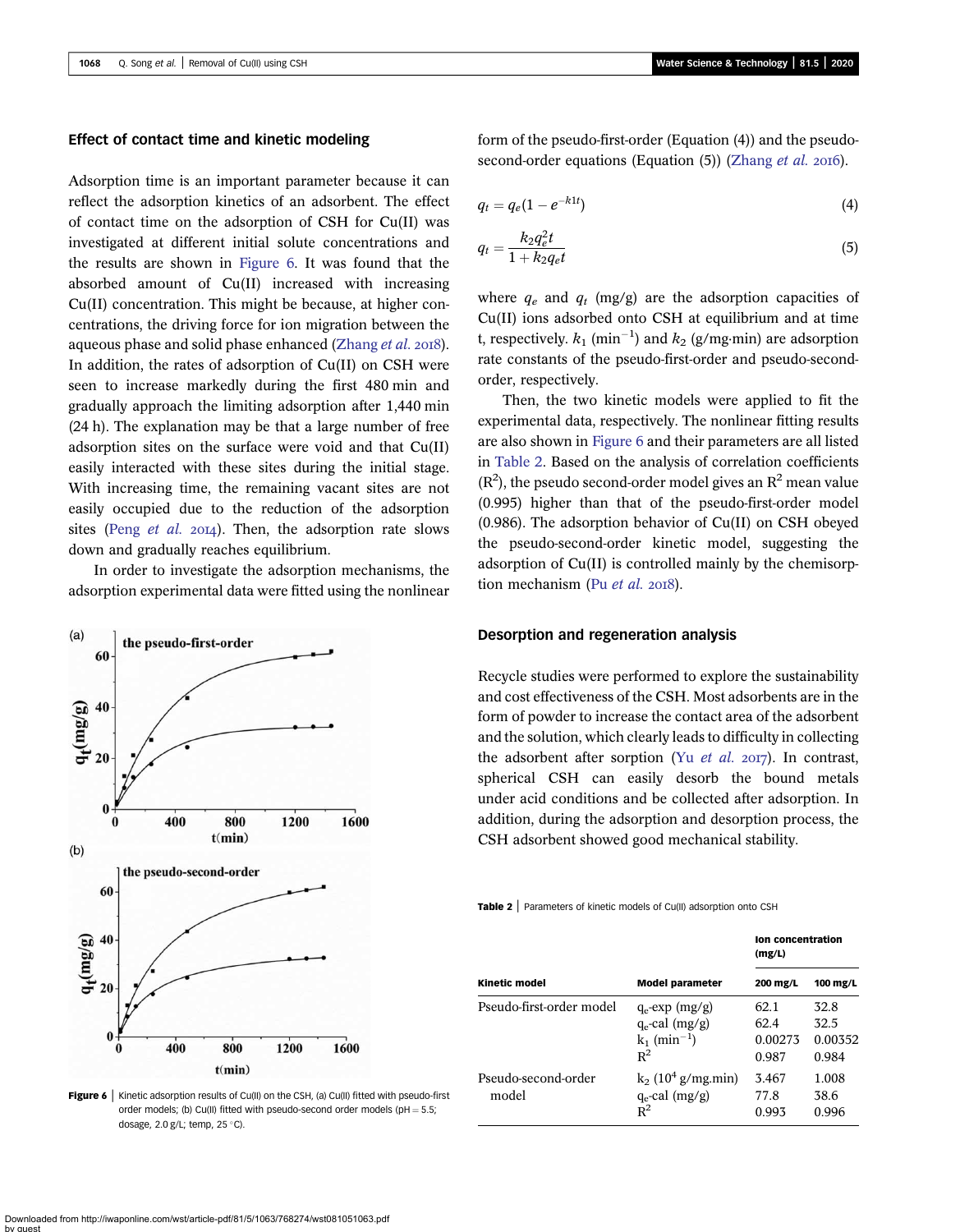



|            | $60 -$ |  |                          |   |
|------------|--------|--|--------------------------|---|
|            | $40 -$ |  |                          |   |
| $q$ (mg/g) | $20 -$ |  |                          |   |
|            | 0      |  |                          | י |
|            |        |  | <b>Desorption number</b> |   |

**Figure 7** Adsorption capacity of CSH adsorbent for Cu(II) during cyclic experiments (initial concentration, 200 mg/L; dosage, 2.0 g/L; at pH 5.5; desorption time, 180 min; temp, 25 °C).

In the desorption experiment (see Figure 7), five adsorption-desorption cycles were conducted, and 0.1 M HCl solution was found to be effective to desorb Cu(II) from the adsorbent. The adsorption capacity of Cu(II) on CSH decreased slowly with increasing cycle numbers over three cycles, and at the end of five regeneration cycles, the sorption capacity maintained 60% of the initial value. The results indicated that CSH could be used repeatedly in Cu(II) adsorption.

#### Adsorption isotherms

The adsorption isotherm model describes the interaction of adsorbate with adsorbents and is important for predicting the adsorption performance of the adsorbent. Two of the most commonly used isotherm theories have been adopted in this work, namely Langmuir and Freundlich ([Ahmed &](#page-7-0) [Hameed](#page-7-0) 2019). The Langmuir isotherm model is assumed



Figure 8 | Adsorption isotherm data of Cu(II) onto CSH (initial pH, 5.5; Initial Cu(II) concentration ranging from 50 to 200 mg/L; dosage, 2.0 g/L; adsorption time, 24 h; temp, 25 °C).

| Langmuir     |         |       | <b>Freundlich</b> |       |       |  |
|--------------|---------|-------|-------------------|-------|-------|--|
| $q_m$ (mg/g) | κ,      | $R^2$ | K <sub>F</sub>    | n     | $R^2$ |  |
| 100.5        | 0.02251 | 0.996 | 5.9462            | 1.805 | 0.979 |  |

to have affinity for monolayer adsorption. Whereas the Freundlich isotherm adsorption model considered that multilayer adsorption occurs on heterogeneous surfaces [\(Homayonfard](#page-7-0) *et al.* 2018). The nonlinear forms of the Langmuir and Freundlich isotherms are given as follows:

Langmuir isotherm model: 
$$
q_e = \frac{q_m K_L C_e}{1 + K_L C_e}
$$
 (6)

Freundlich isotherm model: 
$$
q_e = K_F C_e^{1/n}
$$
 (7)

where  $C_e$  (mg/L) is the equilibrium concentration of residual ions in the solution and  $q<sub>m</sub>$  is the maximum amount of adsorption (mg/g),  $K_L$  (L/mg) is the constant related to the affinity of the adsorbent binding site,  $K_F$  ((mg/g) (L/mg)<sup>1/n</sup>) and n are the Freundlich constants related to the adsorption capacity and adsorption intensity, respectively.

Figure 8 displays the non-linear plots of fitting models. The parameters calculated are listed in Table 3. It is clear that the adsorption isotherm results can be well described by the Langmuir model ( $\mathbb{R}^2 > 0.99$ ), with  $q_m$  on CSH being 100.5 mg/g. Hence, the adsorption behavior of Cu(II) on CSH suggested a monomolecular layer adsorption ([Hu](#page-7-0) [et al.](#page-7-0) 2018).

## **CONCLUSIONS**

In the present study, cross-linked chitosan-PVA spherical hydrogel (CSH) was prepared and characterized. The adsorption parameters were evaluated by using the batch adsorption method, and adsorption equilibrium was obtained in 24 h at pH 5.5 with adsorption capacity of 62.1 mg/g. The kinetics of the experimental data were fitted with the pseudo-second-order model and the Langmuir model fitted the adsorption data better. Adsorption– desorption studies showed that CSH was completely regenerated for up to five cycles using 0.01 M HCl with the loss of adsorption capacity. In summary, a low-cost CSH exhibited good adsorption ability, excellent anti-acid property in strong acid and good regeneration ability. Thus, the composite hydrogels can potentially be used for the removal of Cu(II) from wastewater.